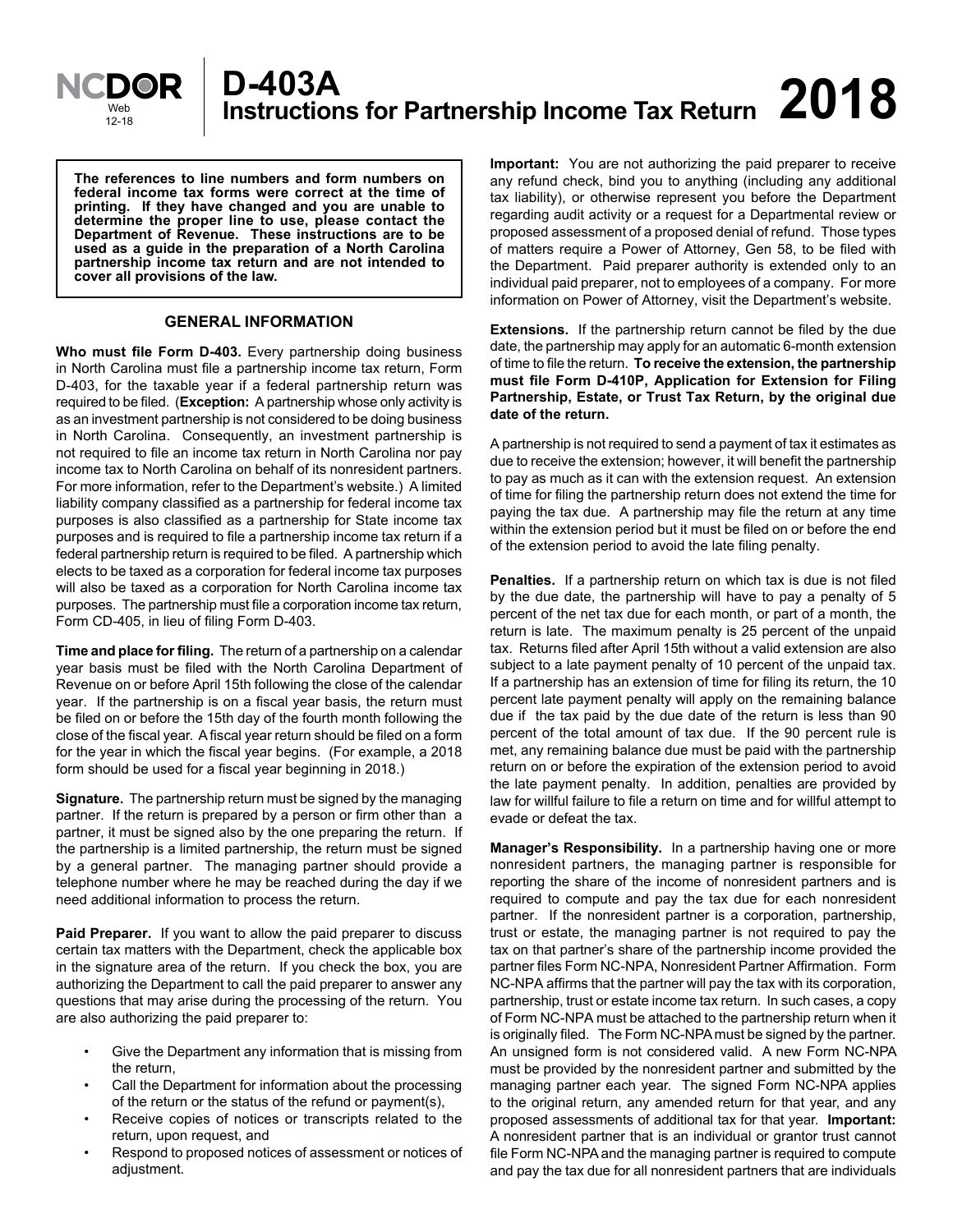or grantor trusts. A nonresident individual partner is not required to file a North Carolina income tax return when the only income from North Carolina sources is the nonresident's share of income from a partnership doing business in North Carolina, and the manager of the partnership pays the tax due for the nonresident partner. Payment of the tax due by the managing partner on behalf of corporations, partnerships, trusts or estates that are partners does not relieve the partner from filing a North Carolina tax return. Credit for the tax paid by the managing partner may be claimed on the partner's income tax return. The manager is authorized by statute to withhold the tax due from each nonresident partner's share of the partnership income. **Note:** If a nonresident partner is a tax-exempt organization as described in Section 501 of the Internal Revenue Code, the managing partner is not required to pay the tax unless the partnership income is from a business enterprise not related to the organization's tax-exempt purpose. Also, the managing partner is not required to pay the tax for nonresident partners who serve as investment vehicles for investing in IRAs and other qualified retirement plans.

**Publicly Traded Partnerships.** Effective for taxable years beginning on or after January 1, 2008, a publicly traded partnership that is described in section 7704(c) of the Code is exempt from the payment and filing requirements under G.S. 105-154(c) and (d). The filing requirement is limited to partners whose distributive share of the partnership's net income during the tax year was more than five hundred dollars (\$500.00) and the payment requirements do not apply.

**Estimated income tax.** A partnership is not required to make estimated income tax payments; however, if the partnership makes any prepayments of tax, enter the prepayment on Part 1, Line 14. A resident individual partner who meets the statutory requirements must file estimated tax on Form NC-40. *(For information on the requirements for paying estimated income tax, see Form D-401, Individual Income Tax Instructions available from the Department's website.)* A nonresident individual partner is not required to pay estimated tax on his distributive share of partnership income.

**Tax Credits.** All tax credits allowed to individuals are allowed to partnerships except the tax credit for income taxes paid to other states.

A partnership may pass through to each of its partners the partner's distributive share of an income tax credit for which the partnership qualifies. Any dollar limit on the amount of a tax credit applies to the partnership as a whole instead of to the individual partners. Maximum dollar limits and other limitations that apply in determining the amount of tax credit available to a taxpayer apply to the same extent in determining the amount of tax credit for which a partnership qualifies, with one exception. The exception is a limitation that the tax credit cannot exceed the tax liability of the taxpayer.

If there is a nonresident partner whose share of tax is being paid by the manager of the partnership, and the partnership claims a tax credit, complete Form D-403TC, Partnership Tax Credit Summary, and include the form with the partnership return. Attach a separate schedule showing the computation of any tax credits and the allocation of the credits among the partners. If claiming any tax credit that is limited to 50 percent of the partnership's tax, less the sum of all other credits claimed, complete Form NC-478 and attach it to the front of the partnership return. The partnership must provide sufficient information about the tax credits to allow the partner to complete the Form NC-478 series.

**Attachments.** With the exception of Part 5 and Part 6, attachments may not be used as a substitute for completing the partnership return. Do not enter "See Attached" instead of completing the

applicable spaces on the return. If supporting schedules are required, the schedules should be attached behind Form D-403. The schedules must contain all required information, follow the format of the official schedules, and must be attached in the same sequence as the schedules appear on the partnership return. **Important:** List the partnership federal identification number on each attachments.

**Specific instructions for Schedule NC K-1.** Schedule NC K-1 is used by the partnership to report each partner's share of the partnership's income, adjustments, tax credits, etc. The NC K-1 must reflect the net tax paid by the partnership. Prepare and give a Schedule NC K-1 to each person who was a partner in the partnership at any time during the year. Schedule NC K-1 must be provided to each partner on or before the day on which the partnership return is required to be filed. When reporting the distributive share of tax credits, provide a list of the amount and type of tax credits. Any amount reported as tax paid by the manager of the partnership should include amounts paid with extension and by other partnerships, if applicable.

## **LINE INSTRUCTIONS**

## **Part 1. Computation of Income Tax Due or Refund**

**Line 1.** Enter the total amount of income or loss for the partnership. Before making this entry, the partnership must complete Part 5 and Part 6. *(See instructions on page 4.)*

**If the amount on Line 1 is negative, enter the amount and fill in the circle located next to Line 1 to indicate the amount is negative. Do not use brackets or other symbols to indicate a negative number.**

**Line 2.** Enter the total amount of guaranteed payments made to all partners for services or for the use of capital. Guaranteed payments received by a nonresident partner must be apportioned or allocated to North Carolina on the same basis as other partnership distributive income. On Page 3, Part 4, enter the amount of guaranteed payments received by each nonresident partner that is apportionable on Line 9 and the amount of guaranteed payments received by each nonresident partner that is allocable to North Carolina on Line 14.

**Line 4.** Certain additions to income are required in calculating North Carolina partnership income to the extent the additions are not included in income. Before making this entry, complete Part 7, Lines 1 through 4. *(See instructions on page 4.)* 

**Line 6.** Certain deductions from income are permitted in calculating North Carolina partnership income to the extent the deductions are included in income. Before making this entry, complete Part 7, Lines 5 through 9. *(See instructions on page 4.)* 

**Line 8.** When a partnership has income from sources within North Carolina as well as sources outside North Carolina a determination of apportionable and nonapportionable income must be made. If the partnership's business is both within and outside of North Carolina, complete Part 3, Nonapportionable Net Distributive Partnership Income on Page 2 and enter the total amount of nonapportionable income from Column D on Line 8.

#### **If the amount on Line 8 is negative, enter the amount and fill in the circle located next to Line 8 to indicate the amount is negative.**

**Line 9.** All income apportionable under the U.S. Constitution is apportioned to North Carolina and to other states based on the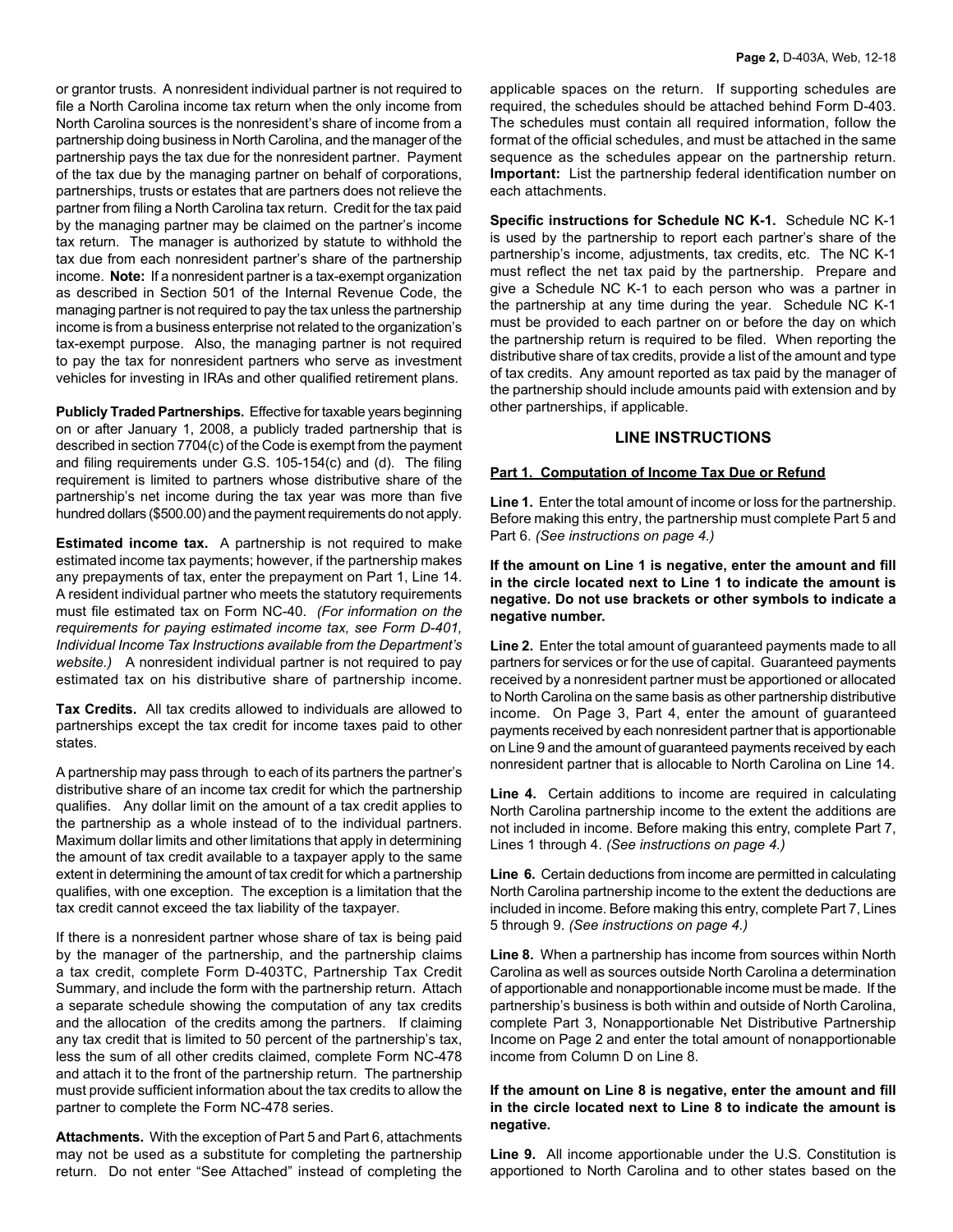apportionment factor. Subtract Line 8 from Line 7 and enter the amount on Line 9.

## **If the amount on Line 9 is negative, enter the amount and fill in the circle located next to Line 9 to indicate the amount is negative.**

**Line 10.** Complete Part 3, Nonapportionable Net Distributive Partnership Income, on Page 2. Enter on Line 10 the amount of nonapportionable income allocated directly to this State from Column E.

### **If the amount on Line 10 is negative, enter the amount and fill in the circle located next to Line 10 to indicate the amount is negative.**

**Line 11.** Complete Part 4 to determine the tax for nonresident partners.

**Line 12.** Enter the total tax credits allocated to nonresident partners from Part 4.

**Line 13.** Enter the net tax due for nonresident partners from Part 4.

**Line 14.** If Form D-410P was filed to request an extension of time to file the partnership return, enter any tax paid with the extension form. Also, enter any other prepayments of tax that were made prior to filing this partnership return. If filing an amended return, include on Line 14 any amount paid with the original partnership return.

**Line 15.** If tax was paid on behalf of this partnership by other partnerships, enter the amount paid. Include with the return a copy of the information furnished by the partnership(s) to verify the amount claimed.

**Line 16.** North Carolina income tax is required to be withheld from the compensation paid to a nonresident partnership or limited liability company for services performed in North Carolina in connection with a performance, an entertainment or athletic event, a speech, or the creation of a film, radio, or television program. Include only the portion of tax withheld that is attributable to nonresident partners on whose behalf the managing partner is required to pay the tax. Attach Form NC-1099PS to the front of the return to verify the North Carolina income tax withheld.

**Line 20.** Add Lines 18 and 19c to determine the total due for nonresident partners. The manager of the partnership must pay this amount with the return. The tax may be paid by check or money order payable in U.S. dollars to the North Carolina Department of Revenue. **Important:** The Department will not accept a check, money order, or cashier's check unless it is drawn on a U.S. (domestic) bank and the funds are payable in U.S. dollars.

**Line 21.** If total payments on Line 17 exceed the net tax due for nonresident partners on Line 13, subtract and enter the amount to be refunded.

## **Part 2 - Apportionment Percentage For Partnerships Having One or More Nonresident Partners**

A partnership with one or more nonresident partners whose business activities in North Carolina are unified and integrated with its business activities in other states is required to apportion its partnership income to North Carolina by multiplying the income by a fraction, the numerator of which is the total sales of the partnership within North Carolina, and the denominator of which is the total sales of the partnership everywhere during the income year. G.S. 105-130.4 and the instructions for completing Form CD-

405, C-Corporation Tax Return, should be consulted for detailed information regarding apportionment of income.

**Important:** Special apportionment provisions apply to certain types of businesses. The Department refers to the North American Industry Classification System (NAICS) as a means of determining whether a taxpayer's business operations require the use of a special apportionment provision. See G.S. 105-130.4 for definitions and other statutory requirements.

#### **Part 4A - Partners' Shares of Income, Adjustments, Tax Credits and Other Items**

**Line 4.** Enter the same percentage used for federal income tax purposes. (Line 4 is designed for partners whose share percentages for profits and losses are the same. If one or more partners have different share percentages for profits and losses, write "various" on Line 4 for that partner and attach a schedule to the return that explains the share percentages for that partner.)

**Line 6.** Enter each partner's share of the additions to income from Part 1, Line 4.

**Line 7.** Enter each partner's share of the deductions from income from Part 1, Line 6.

**Line 8.** Enter each partner's share of allowable tax credits. If necessary, attach a separate schedule showing the computation of any tax credit claimed. *(For a detailed explanation of available tax credits, see Form D-401, Individual Income Tax Instructions, available from the Department's website.)*

## **Part 4B - Computation of North Carolina Taxable Income for Nonresident Partners**

**Line 9.** Enter each nonresident partner's distributive share of the guaranteed payments that are applicable to the income reported on Part 1, Line 9.

**Line 14.** Enter each nonresident partner's distributive share of the guaranteed payments that are applicable to the income reported on Part 1, Line 10.

**Line 16.** Partnerships must identify each nonresident partner's share of separately stated income items and enter that amount on Form D-403, Page 3, Part 4, Line 16. For example, special rules apply for gain from the sale, exchange, or disposition of Internal Revenue Code section 1231 property on which a Code section 179 expense deduction was previously claimed. For federal purposes, the gain is not included at the entity level but instead is passed through separately to the individual partners. As a result, the gain is included in income on the partner's income tax return but is not included as part of the partner's share of the partnership's income. The partnership should assume that the partner claimed all Code section 179 expense allocated to the partner.

## **Part 4C - Computation of Tax Due for Nonresident Partners on Whose Behalf the Partnership Pays the Tax**

**Line 18.** Compute the tax due for each nonresident partner and enter the amount for each partner on Line 18.

**Line 20.** If the total amount of tax for each nonresident partner shown on Line 18 is more than each nonresident partner's tax credits shown on Line 19, subtract and enter the result on Line 20,